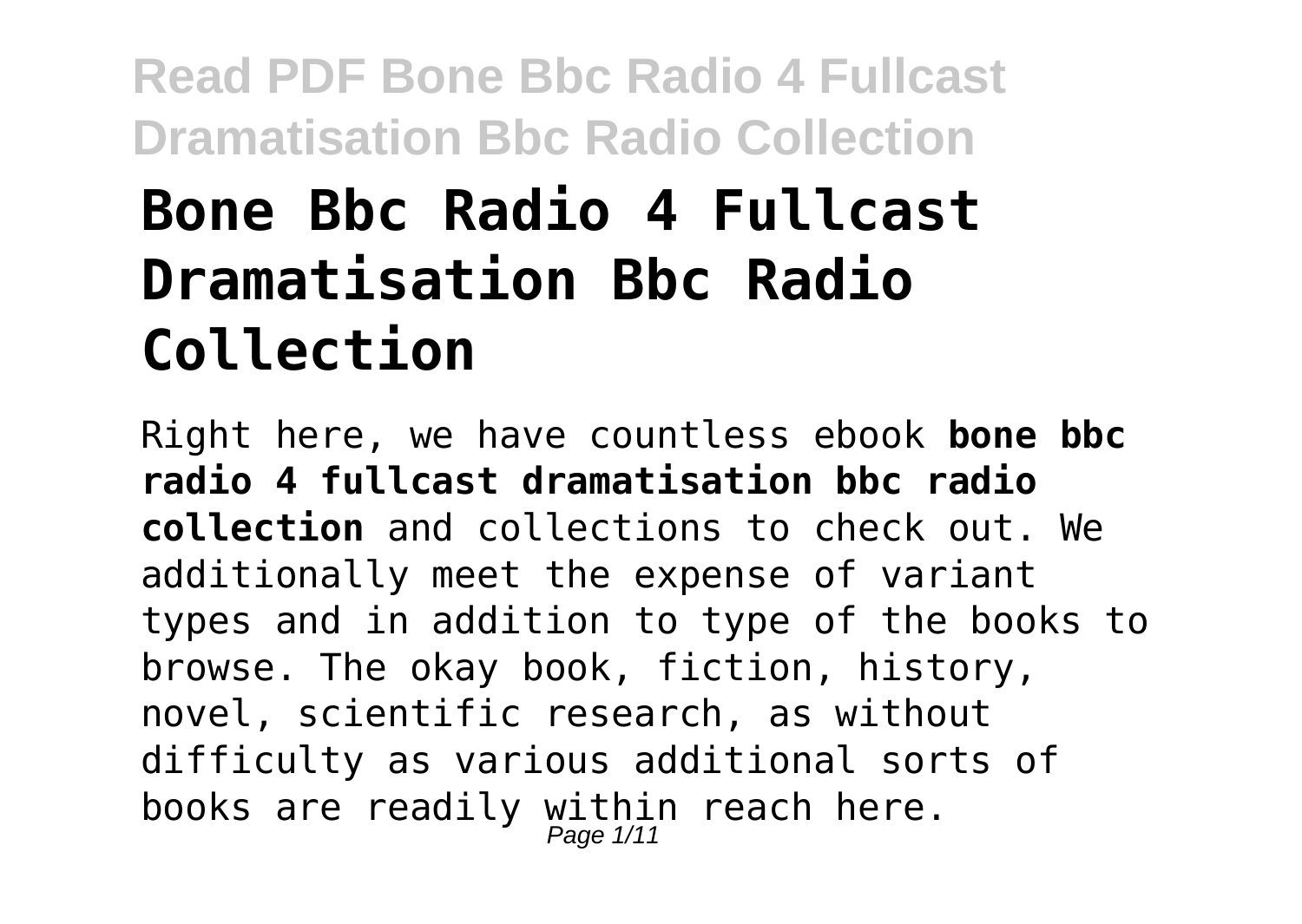As this bone bbc radio 4 fullcast dramatisation bbc radio collection, it ends in the works bodily one of the favored books bone bbc radio 4 fullcast dramatisation bbc radio collection collections that we have. This is why you remain in the best website to look the unbelievable book to have.

#### *Bone Bbc Radio 4 Fullcast*

A COMEDIAN who said black England players are "bad at penalties" has deleted his Twitter account after a string of his shows were cancelled. Andrew Lawrence made racist Page 2/11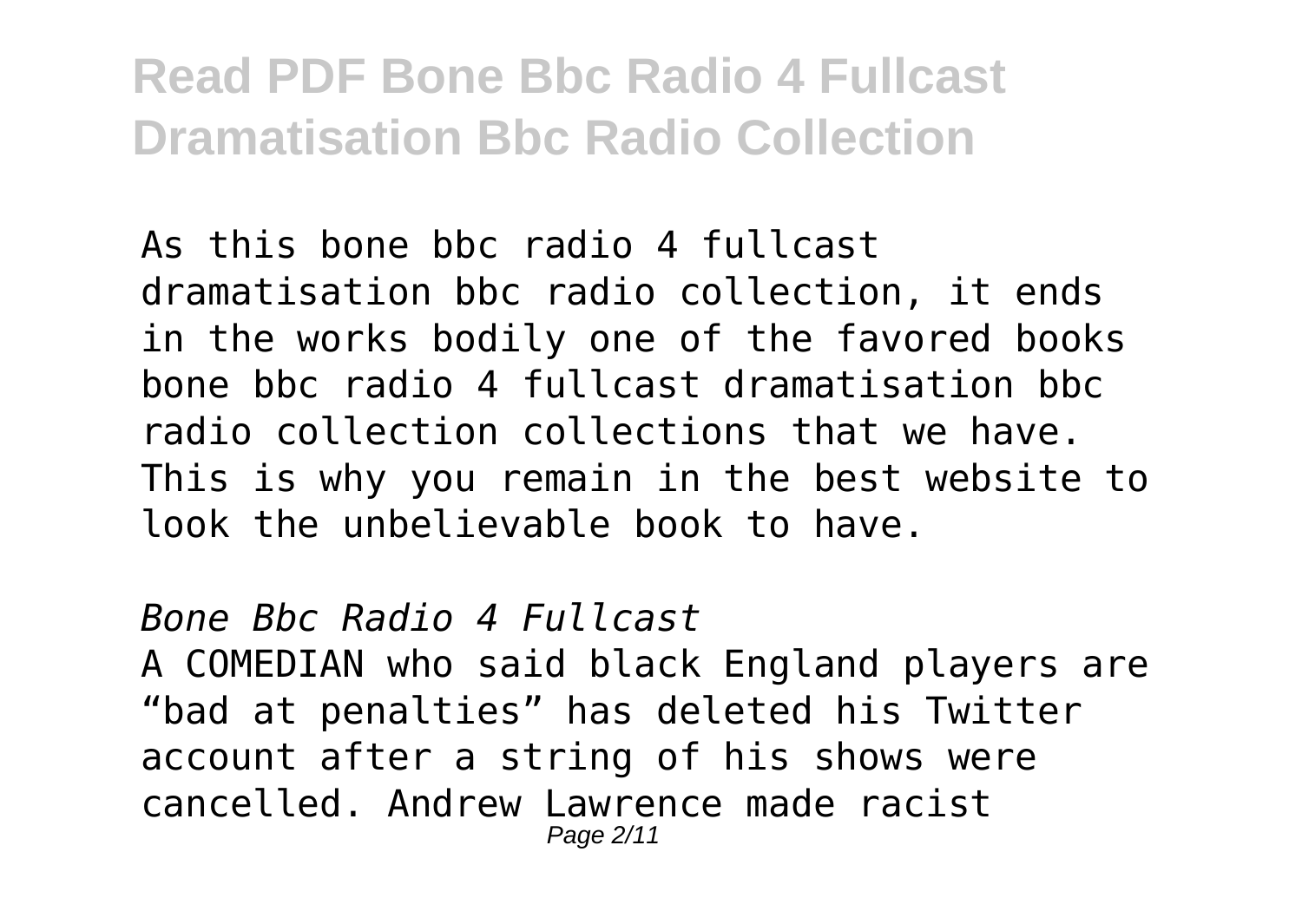*Comedian Andrew Lawrence deletes his Twitter account after gigs cancelled over racist tweets to England players* A COMEDIAN who said black England players are "bad at penalties" has seen a string of his shows cancelled. Andrew Lawrence made racist remarks on Twitter about the Lions following ...

*Comedian Andrew Lawrence has shows cancelled after racist tweets at England players* Jill Archer is a loving but controlling Page  $3/11$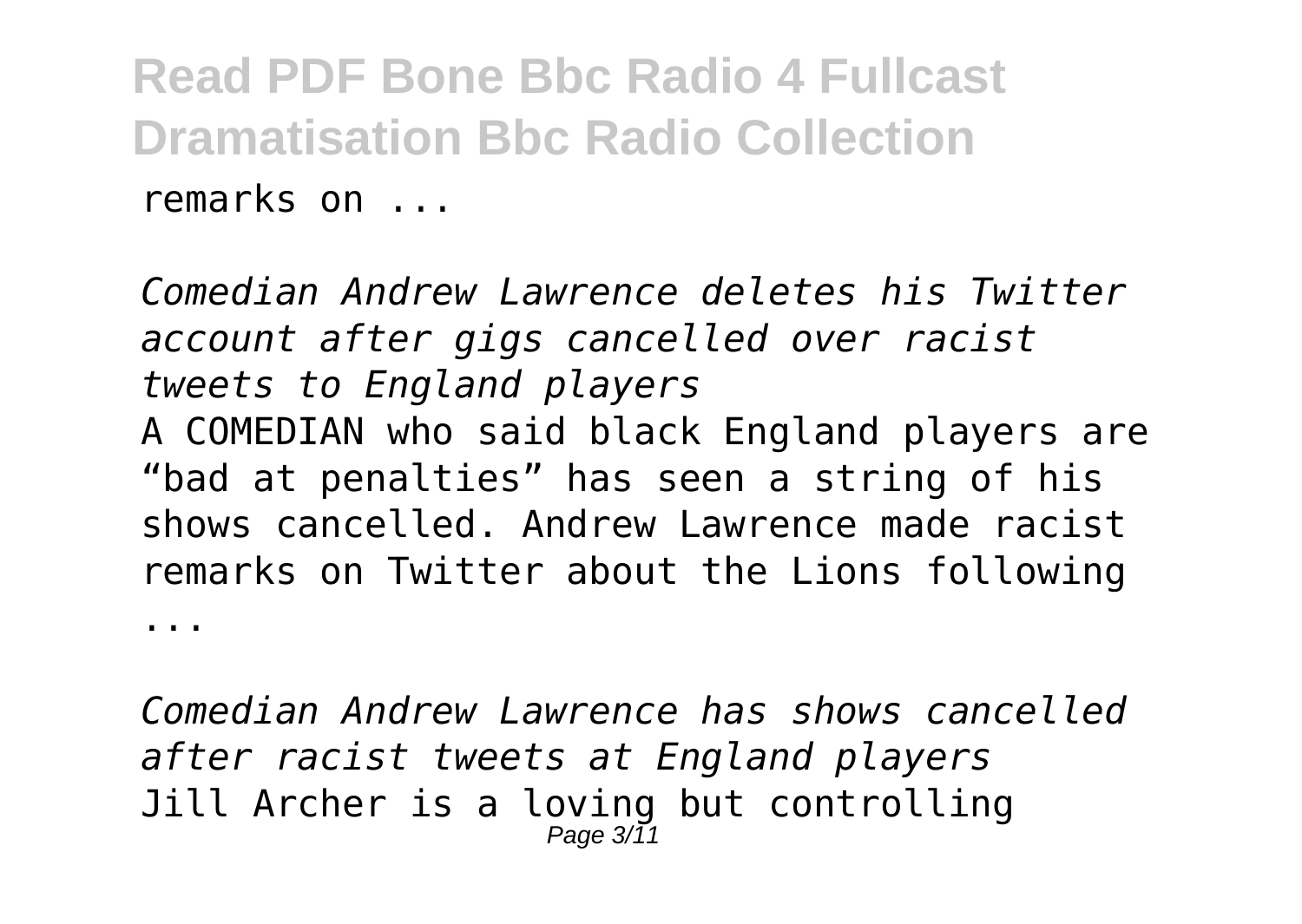matriarch in Radio 4's The Archers. She's known for her ability to calm any situation with a home-baking solution. Her flapjacks are legendary and have ...

*Can comfort foods really make you feel better?*

They've often been shaping muscle and bone into elegant lines since shortly after they first learned to walk, moulding their bodies to achieve the perfect balance of powerful athleticism and ...

*Why do dancers die twice?* Page 4/11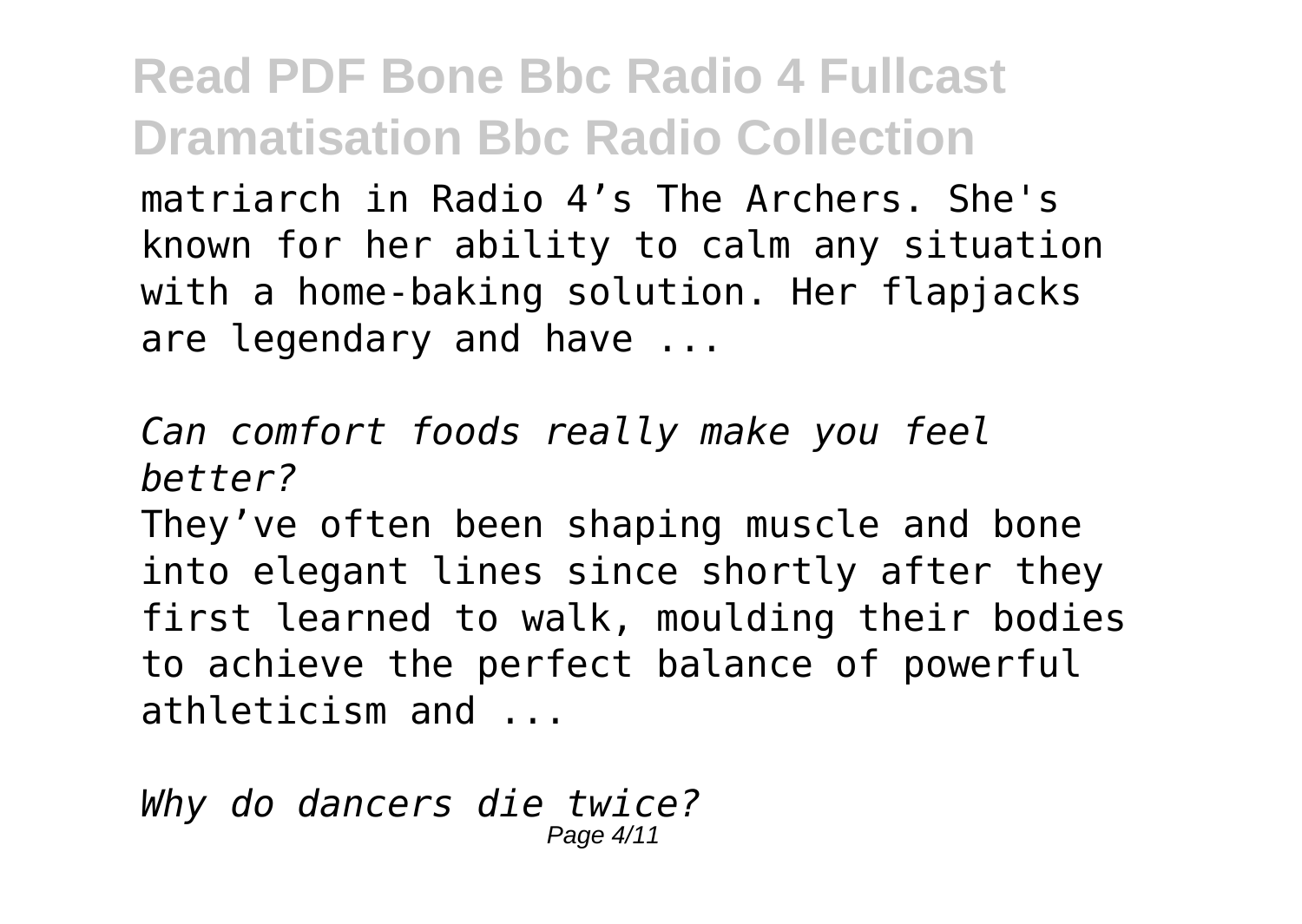Speaking before the announcement as speculation was mounting of a potential delay, Tory MP Mr Bone said he "can't see the evidence why we should be postponing our freedom". On BBC Radio 4's Today ...

*Tory MP Peter Bone makes passionate call for colleagues to speak out on lockdown delay* Eternally youthful radio and television funnyman Jonathan Coleman has lost his fouryear battle with prostate cancer. He was 65.

*Radio and TV star Jonathan Coleman dies after battle with prostate cancer* Page 5/11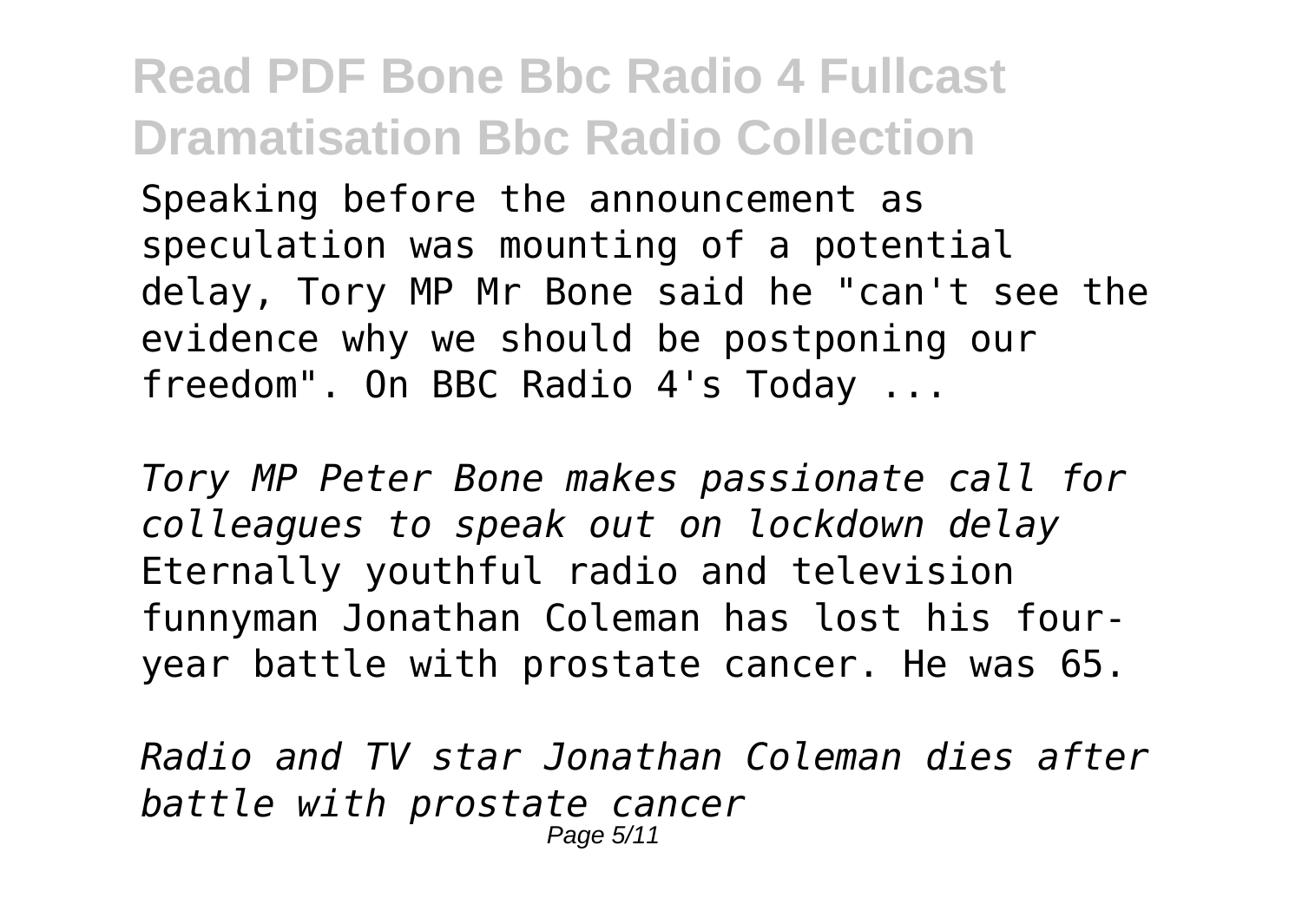**Read PDF Bone Bbc Radio 4 Fullcast Dramatisation Bbc Radio Collection** Radio and television presenter Jonathan Coleman has died after suffering from prostate cancer, his family have said.

*Radio 'giant' Jonathan 'Jono' Coleman dies aged 65* SAJID JAVID today refused to rule out future

lockdowns as he warned of the risk of a vaccine-beating variant. The new Health Secretary defended ministers keeping back some powers after tearing up ...

*Sajid Javid warns there's 'real risk' of a vaccine-beating variant as he defends keeping* Page 6/11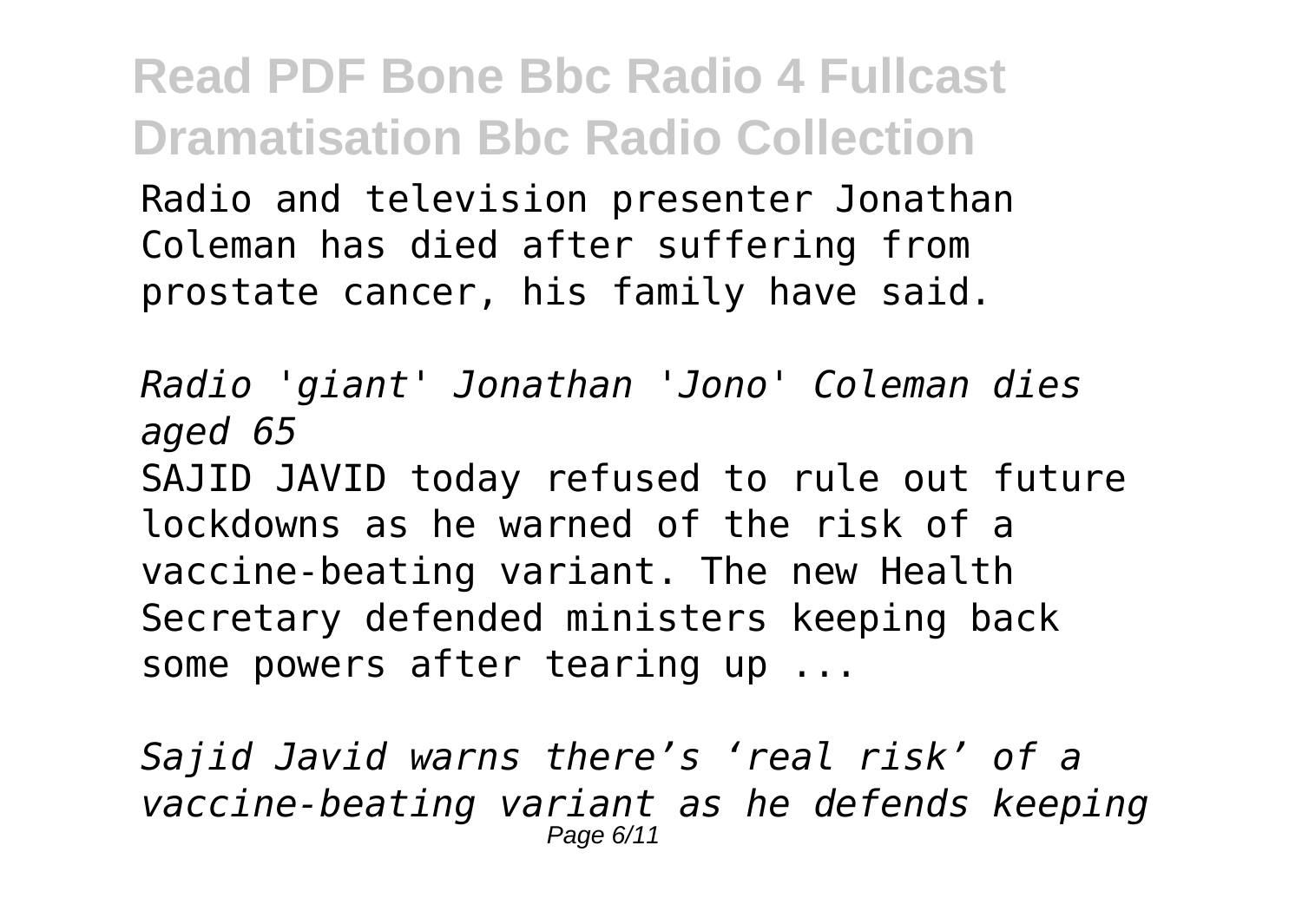#### *Covid powers*

A man who missed England's semi-final win over Denmark so he could donate stem cells has been given tickets to the final. Sam Astley, from Sedgley in the West Midlands, instead watched the Euro 2020 ...

*Euro 2020: Sedgley stem cell donor given final tickets* He told BBC Radio 4's World At One ... Meanwhile fellow Tory MP Peter Bone said a delay to the lifting of restrictions should not happen "without really good reason" and that currently ...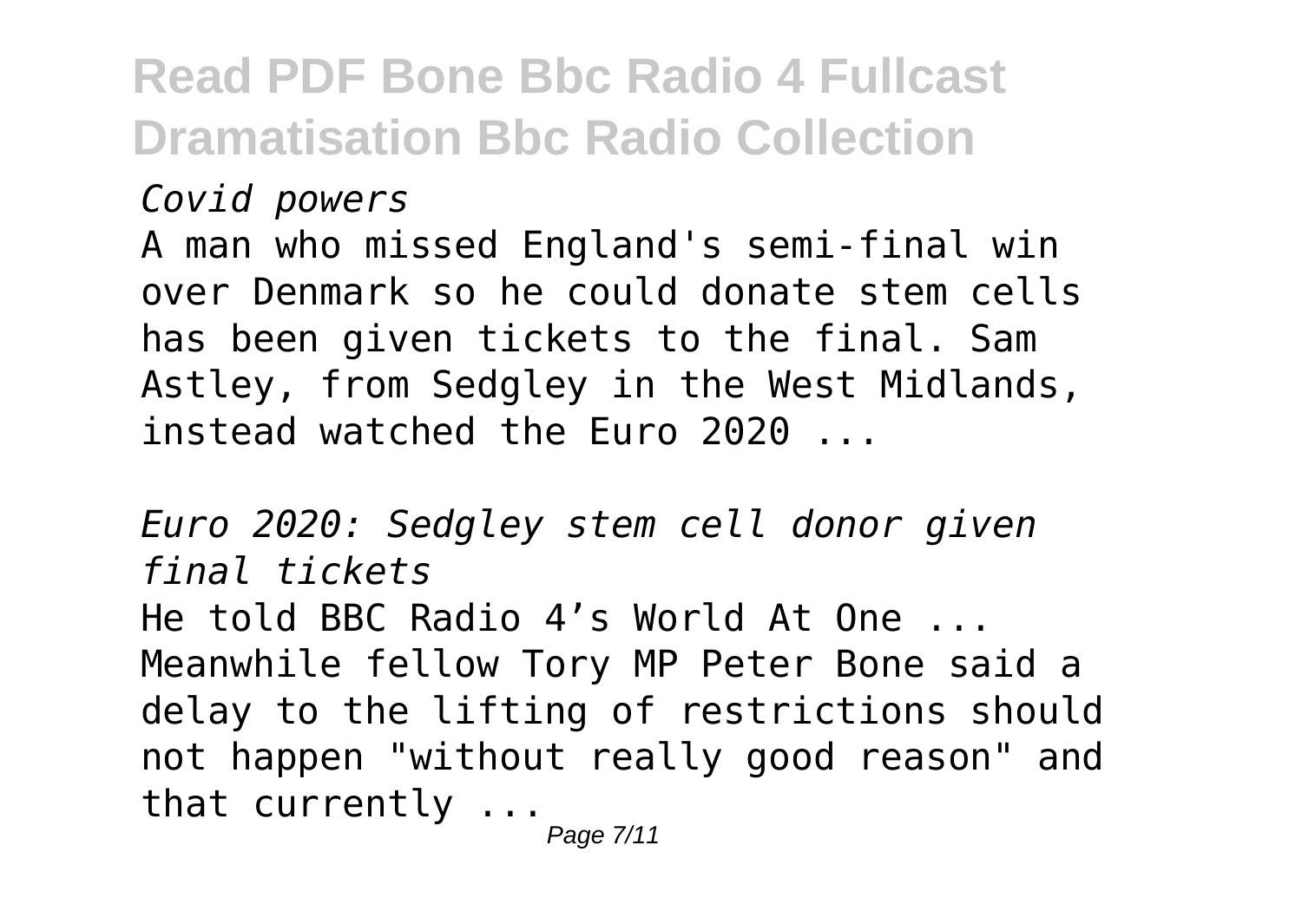*Flats are new 'dark satanic mills' warns Tory MP as lockdown rebellion grows* Also known as Black Bone Disease, the very rare inherited ... Jess will voice the AKU Society charity's appeal on BBC Radio 4 this Sunday to boost fundraising for the research.

*Brighton mum's appeal to help son with ultra rare 'Black Bone Disease'* FA chief executive Mark Bullingham told BBC Radio Four's Today programme when quizzed on how ... Gareth Southgate's side are still picking the bones out of what went wrong Page 8/11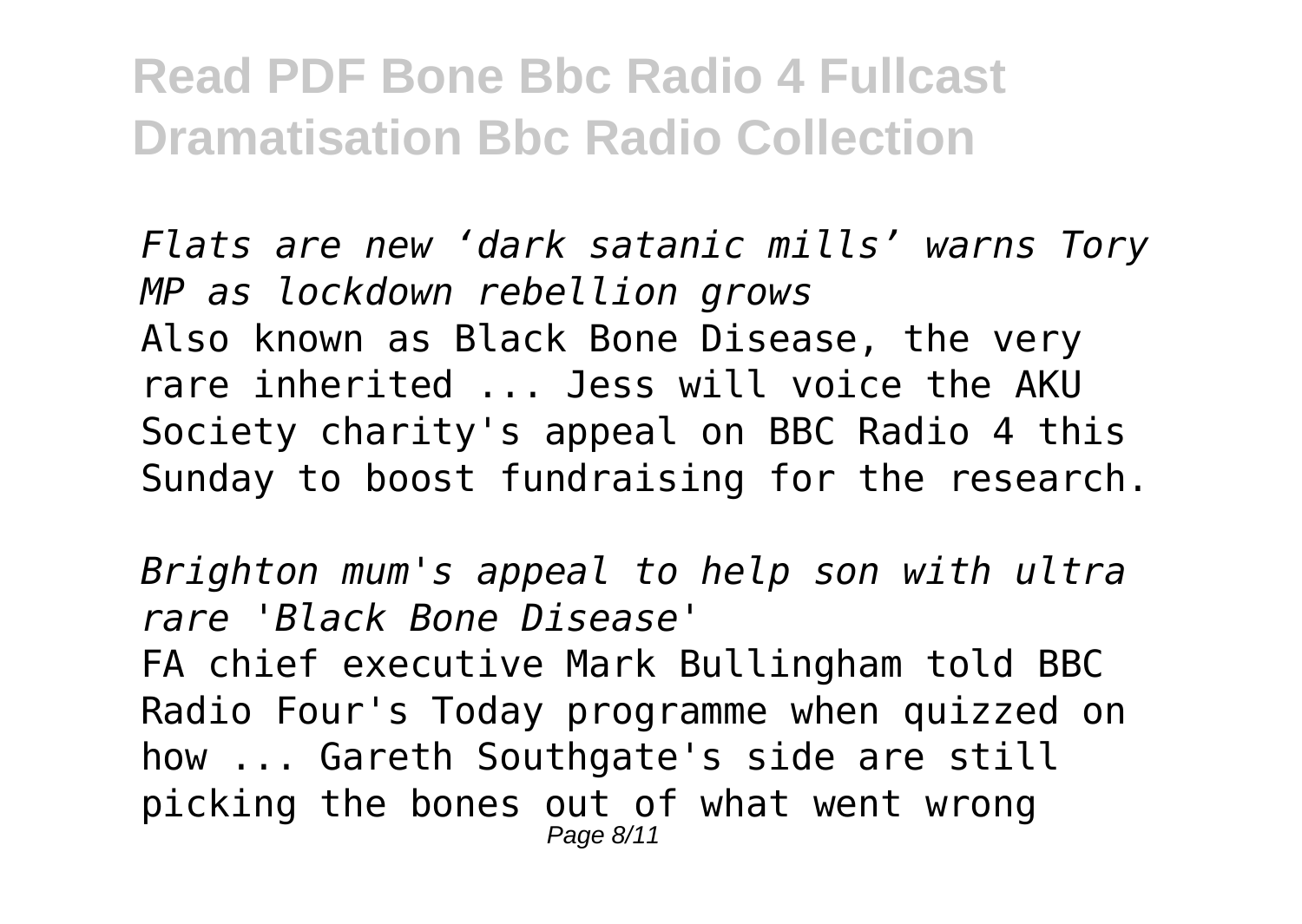**Read PDF Bone Bbc Radio 4 Fullcast Dramatisation Bbc Radio Collection** against Italy, with Marcus ...

*'We run a stadium, not a fortress' - FA vows to ban fans that stormed Wembley for Euro 2020 final*

In an interview with BBC Radio 4, culture minister John Whittingdale pointed to Channel 5, which has benefited from increased investment under the ownership of ViacomCBS. Channel 4 executives are ...

*UK Government Sets Out Upsides Of Selling Channel 4 As It Fires Starting Gun On Privatization Review* Page 9/11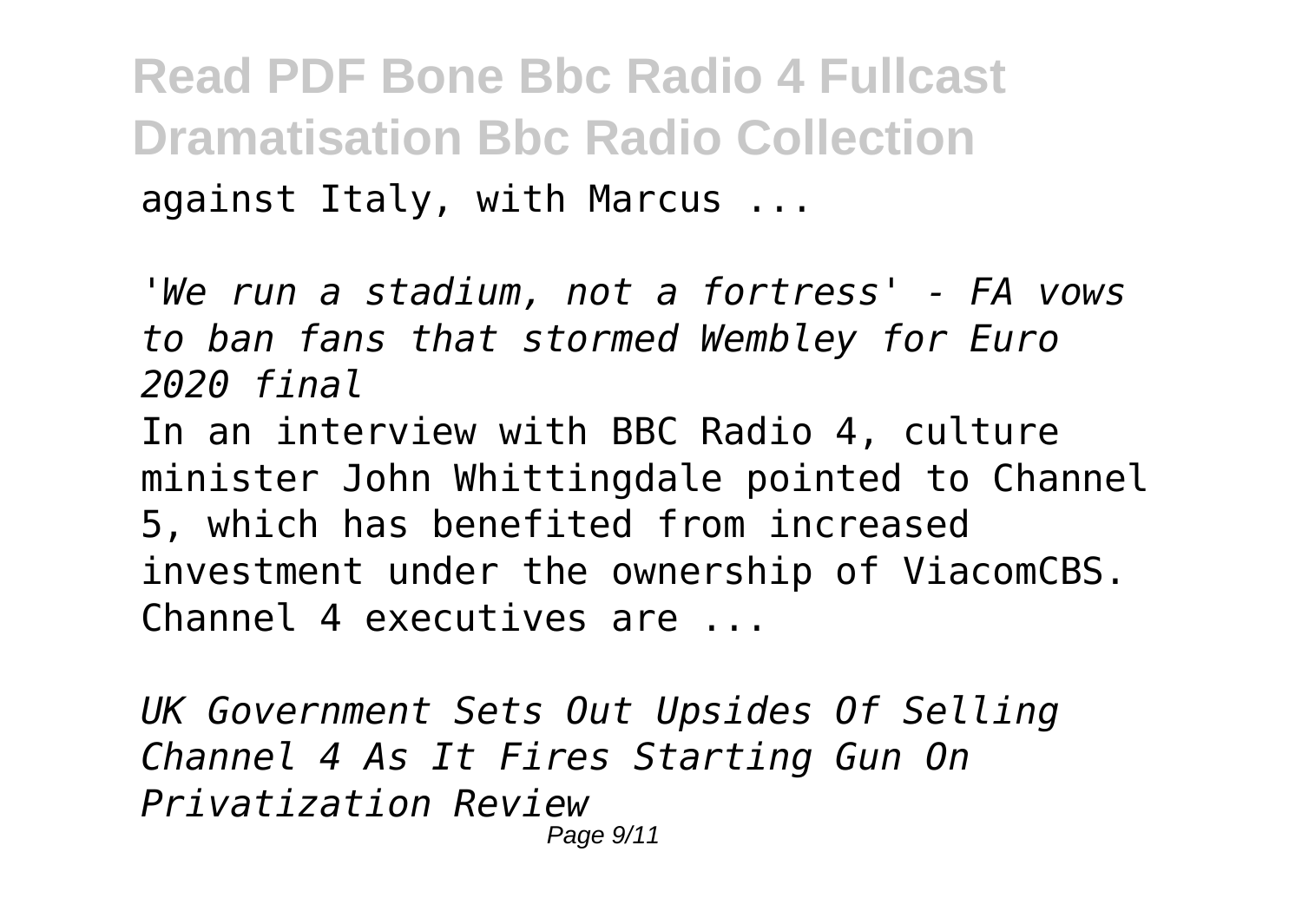Photograph: Brian Ritchie/BBC Morris had initially resisted the idea of hiring more writers for The Day Today, which was the TV version of BBC Radio 4's On the Hour, but Baynham impressed him ...

*'We did our bit to get Biden elected': Peter Baynham on writing for Borat, Brass Eye and Alan Partridge* Sir Tom Jones will play the 800-seat Cambridge Junction, while Rag 'n' Bone Man will entertain 250 ... also take part in the Revive Live scheme Radio 2's Jo Whiley, who is an ambassador for ... Page 10/11